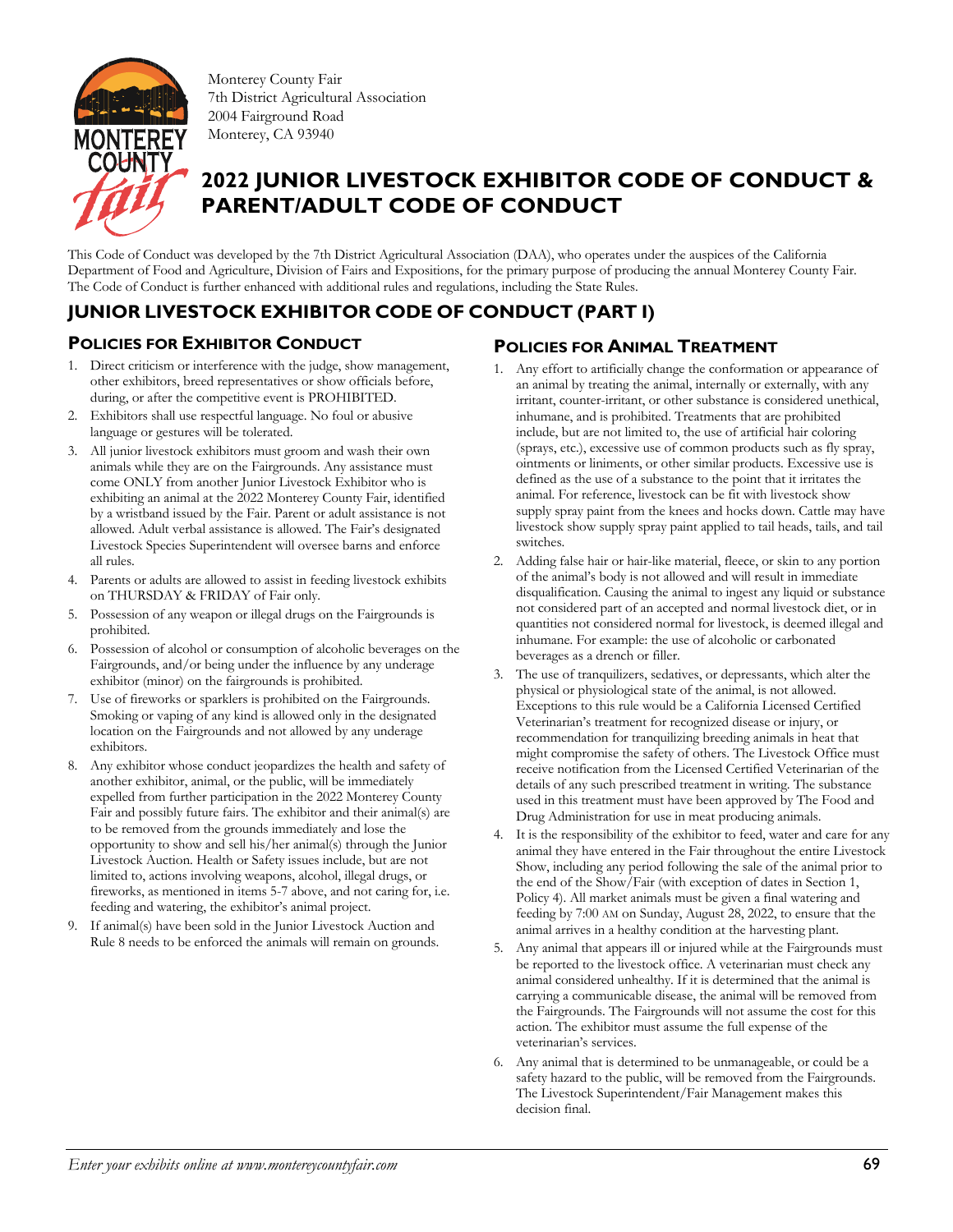- 7. It is considered abuse to excessively shrink or excessively exercise an animal.
- 8. Other than to reduce higher than normal body temperature of an animal that is overheated, ice is not to be applied to the body of an animal. Ice in a bucket of water is permitted. No cooling devices, electrical stimulation tools or shockers may be used. Ice used to cool down the body temperature of a hog is acceptable.
- 9. Physical abuse of an animal will not be tolerated. For example: when moving hogs, care should be taken not to excessively beat or hit an animal (either by a person or with an object).
- 10. For the safety of the animal and the public, animals are not to be left unattended on fitting tables or in blocking chutes.
- 11. All lambs and goats must be shown with their front feet on the ground as practiced by acceptable showmanship procedures. If this policy is not followed, the judge may ask the exhibitor to leave the ring or may place the exhibitor at the bottom of the class.
- 12. During animal weigh-in, while at the scale, or any time during the Fair or on arrival times, all sheep and goats will be checked for any infectious disease, open sores, abscesses, injury, parasites, or any unhealthy condition. Those animals determined to have an infectious disease will be asked to immediately leave the fairgrounds. For example: animals found to have live active Ringworm or active Sore Mouth will be asked to leave the fairgrounds. It is strongly suggested that the health of each animal be evaluated prior to coming to the Fair. The Fair Association is not responsible for any costs associated with the transfer or care of these animals.
- 13. Exhibitors should remember that the cost of the junior livestock programs are offset in part by the general public, therefore the livestock area needs to be presentable at all times. All livestock stalls/pens must be cleaned out daily before 8:00 AM and exhibitors should make every effort to keep the barns clean at all times for the public.
- 14. Exhibitors shall be responsible for security of their animals in stalls or pens. All beef cattle and dairy cattle shall be securely tied with a neck rope in addition to a suitable halter. All sheep, goat, and swine pens shall be securely closed and fastened before exhibitor leaves the barn area. Please do not put padlocks on any gates or pens.

#### **CONSEQUENCES FOR VIOLATION OF EXHIBIT POLICIES**

- 1. If any violation of policy occurs prior to the junior livestock auction, the exhibitor will not be allowed to sell his/her animal.
- 2. If the violation occurs after the Junior Livestock Auction, the exhibitor will receive only market resale value (as determined the day of the auction) for the animal. Any remaining money paid by the buyer in purchasing the animal through the auction, will be placed into a general scholarship fund or put towards educational purposes at the Fair. The buyer will receive the animal.
- 3. If it is determined that an exhibitor has violated the Fair's Code of Conduct or other exhibit policies, the exhibitor will be removed from the grounds and may not exhibit livestock at the following year's fair. For example: An exhibitor who violates a rule and is removed from the grounds in 2022 will not be allowed to exhibit livestock at the 2023 Fair. The exhibitor may then request in writing to exhibit livestock at the 2024 Fair. This request will be reviewed by the Board of Directors prior to an official entry being accepted.
- 4. Direction shall be focused more on the exhibitors excelling in leadership, education, and citizenship with their livestock projects.
- 5. Minor violations of exhibit conduct, not involving health or safety concerns, may be given one (1) verbal warning. This verbal warning will be documented and noted by a signature from the exhibitor and Livestock Superintendent or Fair Management. On the second violation, the exhibitor will be asked to leave the fairgrounds and any awards and/or auction check will be withheld.

### **ELIGIBLE ENTRIES**

- 1. All 4-H, FFA and Independent entries must be submitted online and must have an electronic approval as designated by management. Entries also must have electronic approval by the exhibitor, his/her parent or guardian, and leader/advisor.
- 2. All Code of Conduct Agreement Forms must be signed by exhibitors and their parent/guardian to be considered eligible.

### **JUNIOR LIVESTOCK AUCTION**

The auction is a privilege, not a right. You are producing a product that will enter the food chain. The Fair's goal is not only to provide a seller with an avenue to sell, but also provide a consumer/buyer with quality, healthy, safely produced products from knowledgeable and responsible producers.

- 1. Every market animal exhibitor at Monterey County Fair is required to complete a Declaration of Animal Medication prior to selling an animal at the Junior Livestock Auction. Animals will not be eligible to sell if Medication Form is not completed and properly signed.
- 2. Exhibitors, as owner of their market animals, acknowledge that they will be responsible for their animal if rejected at a harvesting plant due to the presence of drug or other residue. If drug or other residue is detected, the exhibitor understands that he/she may be liable to the buyer and/or Fair for an amount equal to three (3) times the purchase price and may also be liable for any attorney's fees and civil penalties (Food and Agriculture Code Section 14363).

#### **SELLER'S RESPONSIBILITY**

- 1. All animals must follow the sale order as determined and compiled by Fair staff. Failure of the exhibitor to be present and ready to enter the ring with their animal will automatically disqualify the exhibitor from the sale.
- 2. No advertisement will be permitted on animals. Do not ask the auctioneer for special announcements. Adornments are permitted on Champion and Reserve Champion Market animals only. No exceptions.
- 3. All exhibitors must write Thank You letters to their auction buyers and turn them in at the Exhibitor Award breakfast on Sunday, August 28.
- 4. Exhibitors selling livestock through the Auction are solely responsible for feeding, watering, and general well-being of their own animals until the animals are loaded onto trucks for transport.
- 5. No parent, leader/advisor or exhibitor shall contact buyers for the purpose of purchasing, re-purchasing or giving back an auctioned animal.

#### **CONDEMNED CARCASS**

1. In the case of a condemned carcass due to drug or chemical contamination, contagious disease, or sign of genetic disease syndrome exhibitors will forfeit earnings and all premiums and pay all costs associated with expenses the Fair may incur.

### **SOLICITATION OF BUYERS/NON-SALE MARKET ANIMALS**

1. Absolutely no "For Sale" signs will be allowed until after the respective species has sold at Auction, August 27, 2022. Any exhibitor found soliciting buyers for non-sale market animals before or during the Auction will be subject to disciplinary action as determined by Fair Management. Individual sale of market animals must be reported to the Livestock Office. No responsibility is incurred by the Association or the Fair for non-auctioned animals sold by exhibitors.